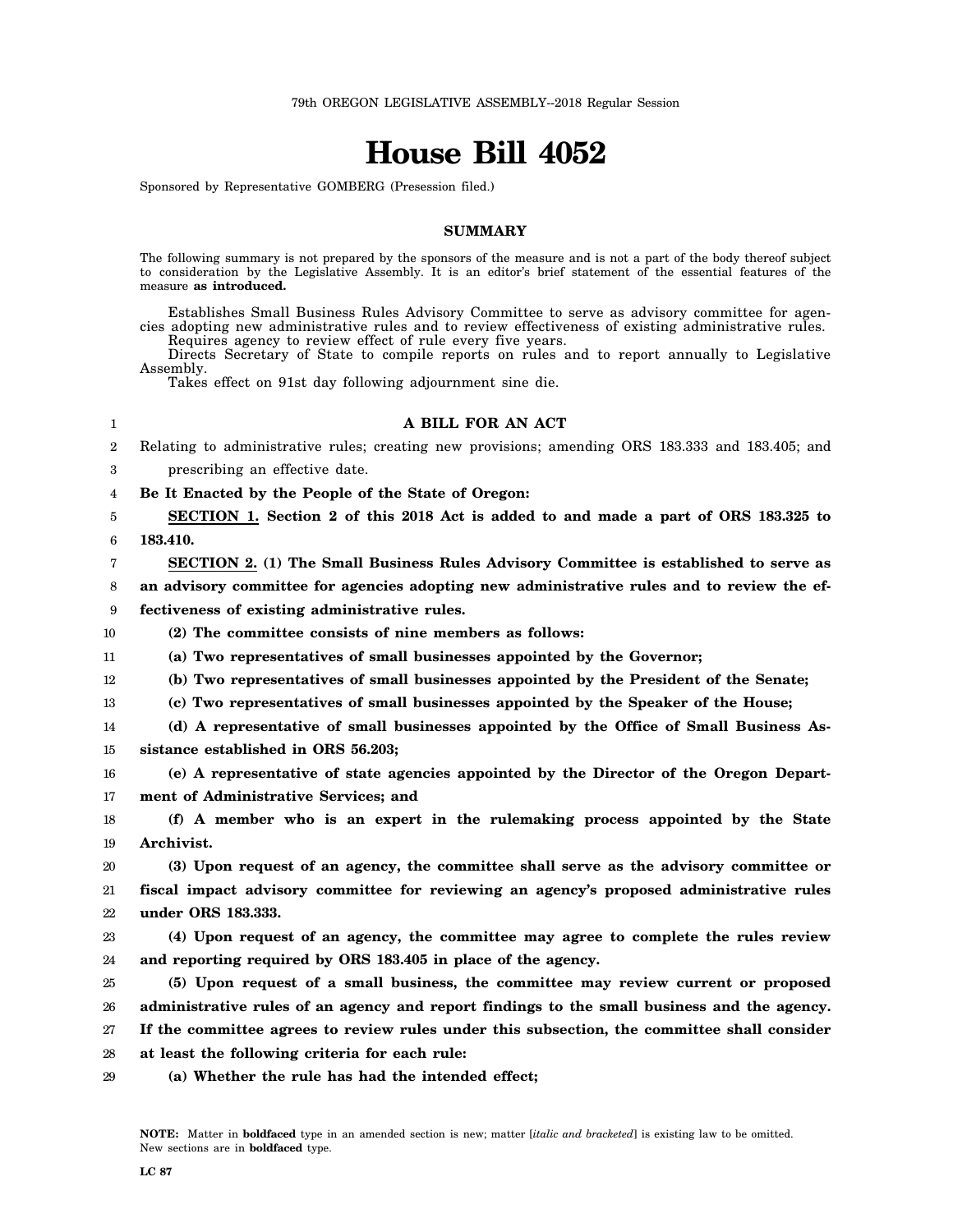### HB 4052

1 2 3 4 5 6 7 8 9 10 11 12 13 14 **(b) Whether the anticipated fiscal impact of the rule was underestimated or overestimated; (c) Whether subsequent changes in the law require that the rule be repealed or amended; (d) Whether there is continued need for the rule; (e) What impacts the rule has on small businesses; and (f) Whether the rule is the least restrictive alternative. (6) Members of the committee shall be appointed to serve for terms of two years, but a member serves at the pleasure of the appointing authority. The appointing authority shall appoint a person to fill any vacancy on the committee for the expired term. A member may be reappointed to the committee. (7) The members of the committee shall elect a chairperson from among the members of the committee. In the absence of a chairperson, the member appointed by the State Archivist shall serve as acting chairperson. (8) A majority of the members of the committee constitutes a quorum for the transaction**

15 **of business.**

16 17 18 **(9) The committee shall meet upon the call of the chairperson or upon a request of a majority of the members of the committee. The committee may meet by phone or video conference with at least 24 hours' public notice.**

19

**(10) The State Archives shall provide administrative support to the committee.**

20 21 22 23 **(11) Members of the committee are not entitled to compensation, but may be reimbursed from funds available to the State Archives for actual and necessary travel and other expenses incurred by them in the performance of their official duties in the manner and amounts provided for in ORS 292.495.**

24

**SECTION 3.** ORS 183.333 is amended to read:

25 26 27 28 29 30 183.333. (1) The Legislative Assembly finds and declares that it is the policy of this state that whenever possible the public be involved in the development of public policy by agencies and in the drafting of rules. The Legislative Assembly encourages agencies to seek public input to the maximum extent possible before giving notice of intent to adopt a rule. The agency may appoint an advisory committee that will represent the interests of persons likely to be affected by the rule, or use any other means of obtaining public views that will assist the agency in drafting the rule.

31 32 33 (2) Any agency in its discretion may develop a list of interested parties and inform those parties of any issue that may be the subject of rulemaking and invite the parties to make comments on the issue.

34 35 36 37 38 39 (3) If an agency appoints an advisory committee for consideration of a rule under subsection (1) of this section, the agency shall seek the committee's recommendations on whether the rule will have a fiscal impact, what the extent of that impact will be and whether the rule will have a significant adverse impact on small businesses. If the committee indicates that the rule will have a significant adverse impact on small businesses, the agency shall seek the committee's recommendations on compliance with ORS 183.540.

40 41 42 (4) An agency shall consider an advisory committee's recommendations provided under subsection (3) of this section in preparing the statement of fiscal impact required by ORS 183.335  $(2)(b)(E).$ 

43 44 45 (5) If an agency does not appoint an advisory committee for consideration of a permanent rule under subsection (1) of this section and 10 or more persons likely to be affected by the rule object to the agency's statement of fiscal impact as required by ORS 183.335 (2)(b)(E) or an association with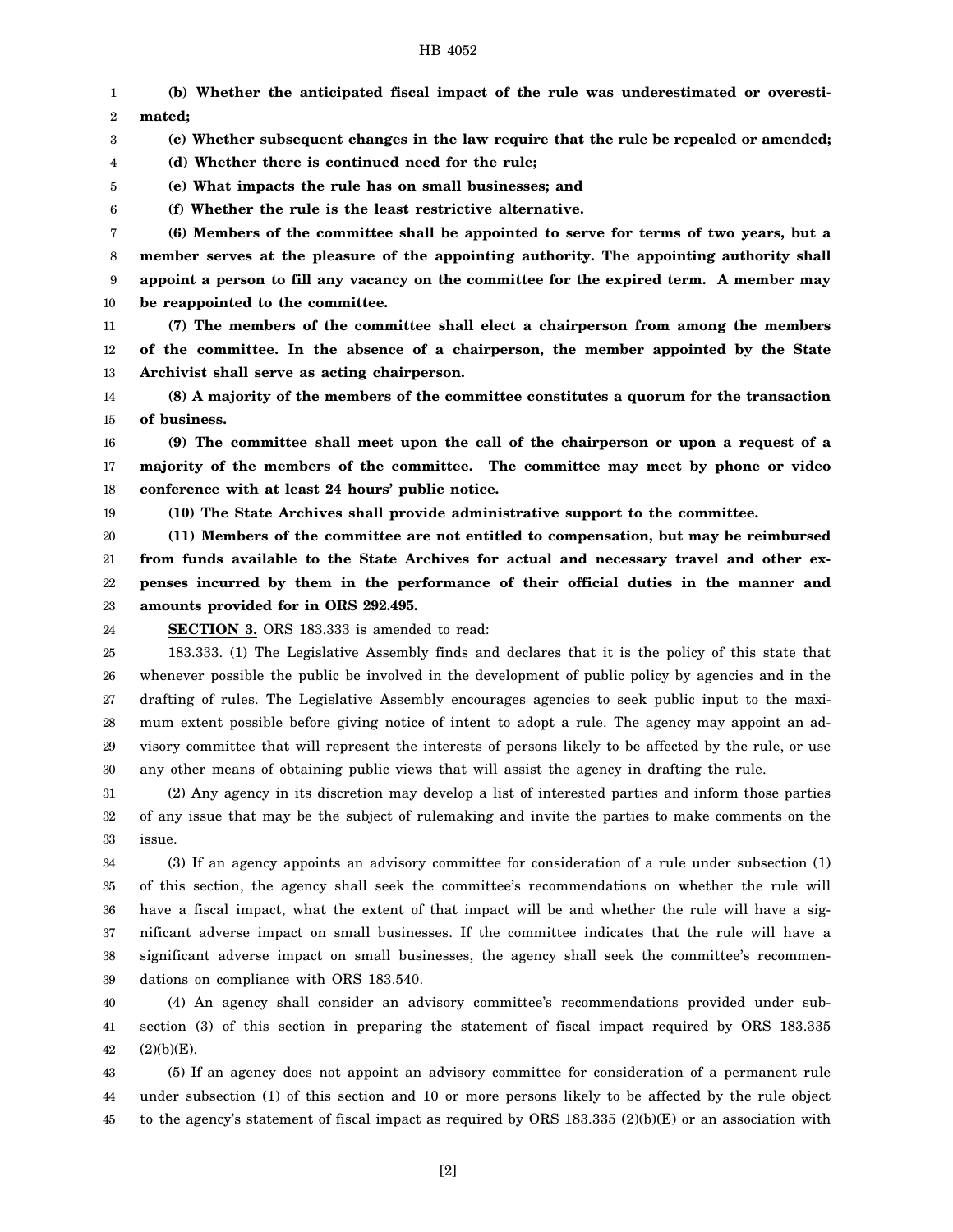## HB 4052

1 2 3 4 5 6 7 8 9 10 11 12 13 14 15 16 17 18 19 20 21 22 23 24 25 26 27 28 29 30 31 32 33 34 35 36 37 38 39 40 41 42 43 44 45 at least 10 members likely to be affected by the rule objects to the statement, the agency shall appoint a fiscal impact advisory committee to provide recommendations on whether the rule will have a fiscal impact and what the extent of that impact will be. An objection under this subsection must be made not later than 14 days after the notice required by ORS 183.335 (1) is given. If the agency determines that the statement does not adequately reflect the rule's fiscal impact, the agency shall extend the period for submission of data or views under ORS 183.335 (3)(a) by at least 20 days. The agency shall include any recommendations from the committee in the record maintained by the agency for the rule. **(6) An agency may appoint the Small Business Rules Advisory Committee established in section 2 of this 2018 Act as the advisory committee or fiscal impact advisory committee for purposes of this section.** [*(6)*] **(7)** Subsection (5) of this section does not apply to any rule adopted by an agency to comply with a judgment or a settlement of a judicial proceeding. [*(7)*] **(8)** If an agency is required by law to appoint an advisory committee under this section, the agency may not appoint an officer, employee or other agent of the agency to serve as a member of the advisory committee. **SECTION 4.** ORS 183.405 is amended to read: 183.405. (1) Not later than five years after adopting a rule, **and at least every five years thereafter,** an agency shall review the rule for the purpose of determining: (a) Whether the rule has had the intended effect; (b) Whether the anticipated fiscal impact of the rule was underestimated or overestimated; (c) Whether subsequent changes in the law require that the rule be repealed or amended; [*and*] (d) Whether there is continued need for the rule**; (e) What impacts the rule has on small businesses; and (f) Whether the rule is the least restrictive alternative**. **(2) Upon request of an agency, the Small Business Rules Advisory Committee established in section 2 of this 2018 Act may agree to complete the review and reporting required by this section for the agency.** [*(2)*] **(3)** An agency **or the Small Business Rules Advisory Committee** shall utilize available information in complying with the requirements of subsection (1) of this section. [*(3)*] **(4)** An agency **or the Small Business Rules Advisory Committee** shall provide a report on each review of a rule conducted under this section: (a) To the Secretary of State; **(b) To the Small Business Rules Advisory Committee, unless the committee completed the review under subsection (2) of this section;** and [*(b)*] **(c)** If the agency [*appoints*] **appointed** an advisory committee pursuant to ORS 183.333 for consideration of a rule subject to the requirements of this section, to the advisory committee. [*(4)*] **(5)** The provisions of this section do not apply to the amendment or repeal of a rule. [*(5)*] **(6)** The provisions of this section do not apply to: (a) Rules adopted to implement court orders or the settlement of civil proceedings; (b) Rules that adopt federal laws or rules by reference; (c) Rules adopted to implement legislatively approved fee changes; or (d) Rules adopted to correct errors or omissions. **(7) The Secretary of State shall compile the reports submitted under this section during each calendar year and submit an annual report to the Legislative Assembly in the manner**